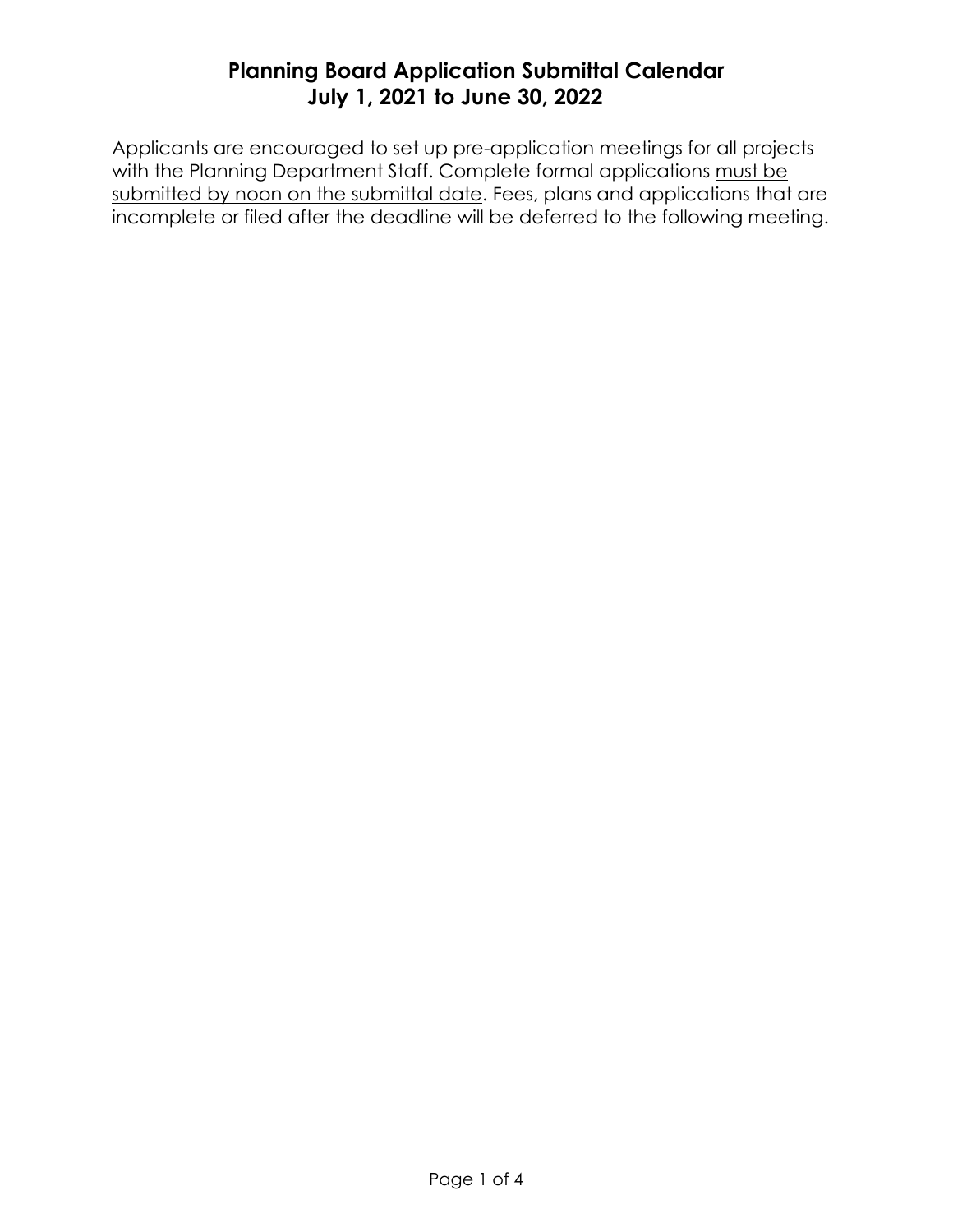| <b>Large House Review</b> |                      |  |
|---------------------------|----------------------|--|
| <b>Submittal Deadline</b> | <b>Meeting Date*</b> |  |
| May 18, 2021              | July 6, 2021         |  |
| June 1, 2021              | July 19, 2021        |  |
| June 15, 2021             | August 2, 2021       |  |
| July 1, 2021              | August 16, 2021      |  |
| July 15, 2021             | August 30, 2021      |  |
| July 28, 2021             | September 13 2021    |  |
| August 11, 2021           | September 20, 2021   |  |
| August 18, 2021           | October 4, 2021      |  |
| September 1, 2021         | October 18, 2021     |  |
| September 15, 2021        | November 1, 2021     |  |
| September 29, 2021        | November 15, 2021    |  |
| October 13, 2021          | December 6, 2021     |  |
| October 27, 2021          | December 20, 2021    |  |
| November 17, 2021         | January 10, 2022     |  |
| December 1, 2021          | January 24, 2022     |  |
| December 28, 2021         | February 7, 2022     |  |
| January 5, 2022           | February 22, 2022    |  |
| January 19, 2022          | March 7, 2022        |  |
| February 2, 2022          | March 21, 2022       |  |
| February 16, 2022         | April 6, 2022        |  |
| March 2, 2022             | April 20, 2022       |  |
| March 16, 2022            | May 2, 2022          |  |
| March 30, 2022            | May 16, 2022         |  |
| April 13, 2022            | June 6, 2022         |  |
| April 27, 2022            | June 21, 2022        |  |
| May 18, 2022              | July 6, 2022         |  |

\* If multiple projects are received for one meeting date, later received submissions may be delayed to subsequent meeting dates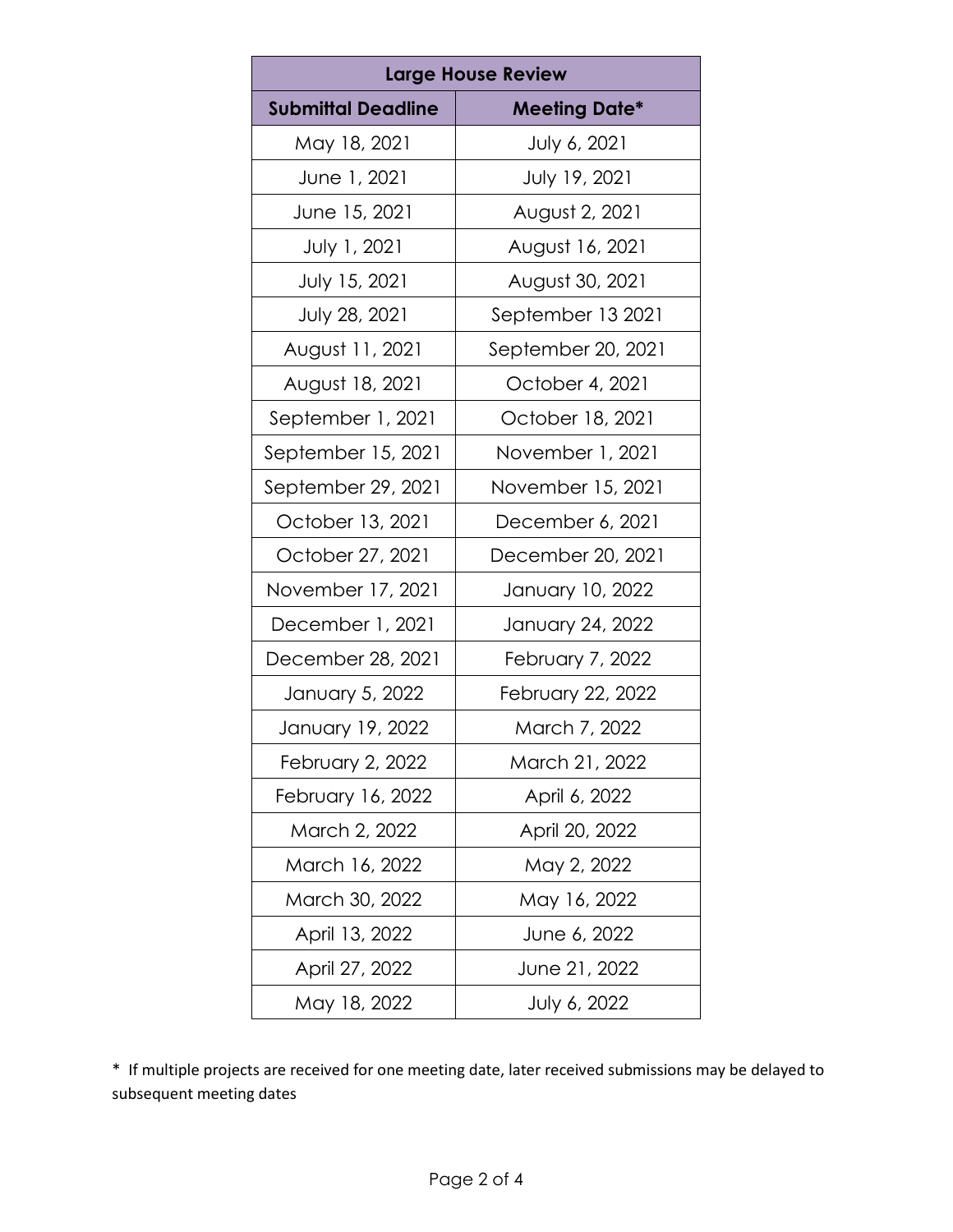| <b>Review of Adequacy</b> |                     |  |
|---------------------------|---------------------|--|
| <b>Submittal Deadline</b> | <b>Meeting Date</b> |  |
| May 18, 2021              | July 6, 2021        |  |
| June 1, 2021              | July 19, 2021       |  |
| June 15, 2021             | August 2, 2021      |  |
| July 1, 2021              | August 16, 2021     |  |
| July 15, 2021             | August 30, 2021     |  |
| July 28, 2021             | September 13 2021   |  |
| August 11, 2021           | September 20, 2021  |  |
| August 18, 2021           | October 4, 2021     |  |
| September 1, 2021         | October 18, 2021    |  |
| September 15, 2021        | November 1, 2021    |  |
| September 29, 2021        | November 15, 2021   |  |
| October 13, 2021          | December 6, 2021    |  |
| October 27, 2021          | December 20, 2021   |  |
| November 17, 2021         | January 10, 2022    |  |
| December 1, 2021          | January 24, 2022    |  |
| December 28, 2021         | February 7, 2022    |  |
| January 5, 2022           | February 22, 2022   |  |
| January 19, 2022          | March 7, 2022       |  |
| February 2, 2022          | March 21, 2022      |  |
| February 16, 2022         | April 6, 2022       |  |
| March 2, 2022             | April 20, 2022      |  |
| March 16, 2022            | May 2, 2022         |  |
| March 30, 2022            | May 16, 2022        |  |
| April 13, 2022            | June 6, 2022        |  |
| April 27, 2022            | June 21, 2022       |  |
| May 18, 2022              | July 6, 2022        |  |